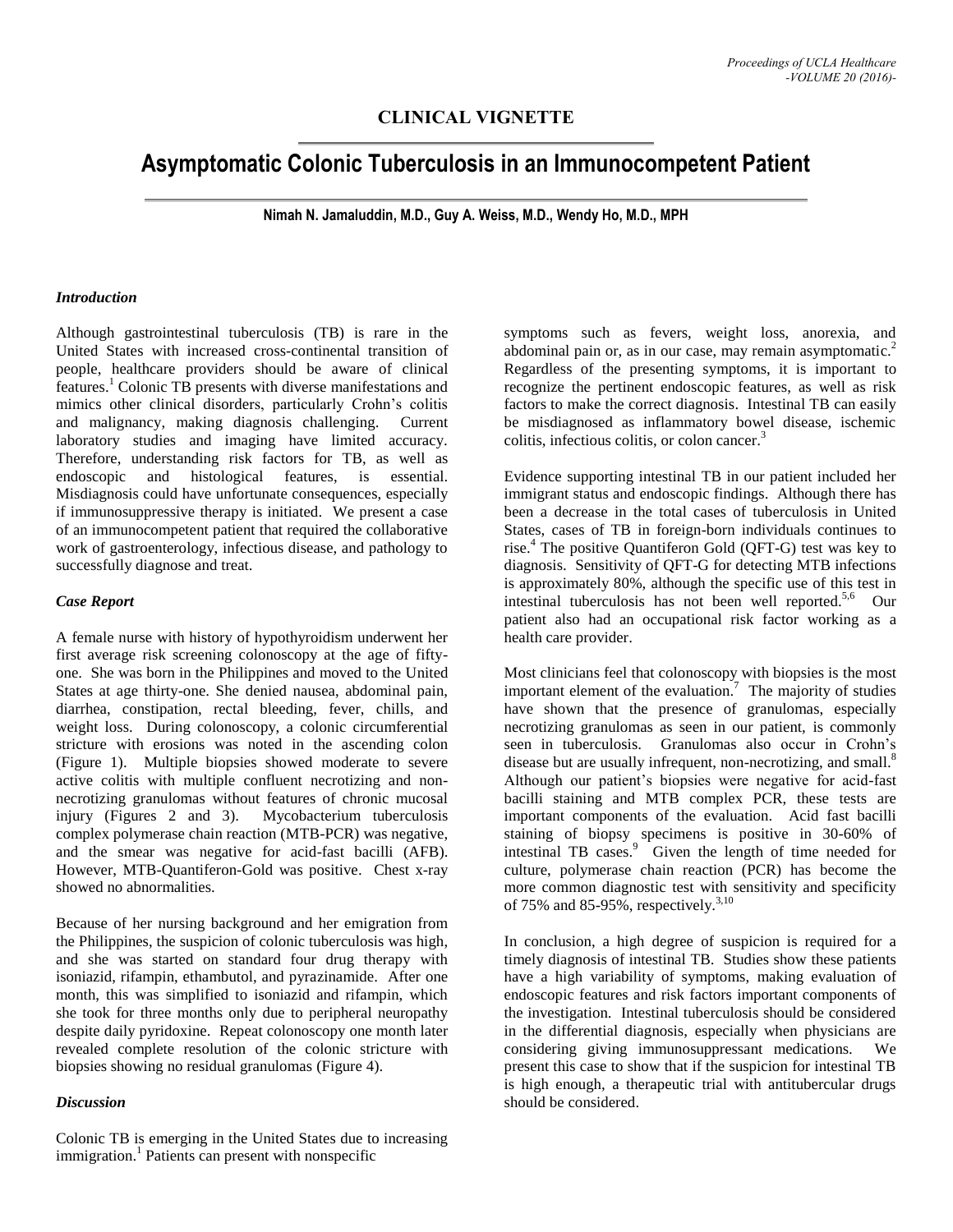## *Figures*

**Figure 1**. A colonic circumferential stricture with erosions was noted in the ascending colon.



**Figures 2-3**. Multiple biopsies showed moderate to severe active colitis with multiple confluent necrotizing and nonnecrotizing granulomas without features of chronic mucosal injury



**Figure 3.**



**Figure 4.** Repeat colonoscopy one month later revealed complete resolution of the colonic stricture with biopsies showing no residual granulomas.



### **REFERENCES**

- 1. **CDC**, Reported Tuberculosis in the United States*.* Atlanta, GA: U.S. Department of Health and Human Services, 2013.
- 2. **Sato S, Yao K, Yao T, Schlemper RJ, Matsui T, Sakurai T, Iwashita A**. Colonoscopy in the diagnosis of intestinal tuberculosis in asymptomatic patients. *Gastrointest Endosc*. 2004 Mar;59(3):362-8. PubMed PMID: 14997132.
- 3. **Almadi MA, Ghosh S, Aljebreen AM**. Differentiating intestinal tuberculosis from Crohn's disease: a diagnostic challenge. *Am J Gastroenterol*. 2009 Apr;104(4):1003- 12. doi: 10.1038/ajg.2008.162. Epub 2009 Feb 24. Review. PubMed PMID: 19240705.
- 4. **Jehangir W, Khan R, Gil C, Baruiz-Creel M, Bandel G, Middleton JR, Sen P**. Abdominal Tuberculosis: An Immigrant's Disease in the United States. *N Am J Med Sci*. 2015 Jun;7(6):247-52. doi: 10.4103/1947- 2714.157484. PubMed PMID: 26199920; PubMed Central PMCID: PMC4488990.
- 5. **Pulimood AB, Amarapurkar DN, Ghoshal U, Phillip M, Pai CG, Reddy DN, Nagi B, Ramakrishna BS**. Differentiation of Crohn's disease from intestinal tuberculosis in India in 2010. *World J Gastroenterol*. 2011 Jan 28;17(4):433-43. doi: 10.3748/wjg.v17.i4.433. Review. PubMed PMID: 21274372; PubMed Central PMCID:PMC3027009.
- 6. **Li X, Liu X, Zou Y, Ouyang C, Wu X, Zhou M, Chen L, Ye L, Lu F**. Predictors of clinical and endoscopic findings in differentiating Crohn's disease from intestinal tuberculosis. *Dig Dis Sci*. 2011 Jan;56(1):188-96. doi: 10.1007/s10620-010-1231-4. Epub 2010 May 14. Erratum in: Dig Dis Sci. 2011 Mar;56(3):920. PubMed PMID: 20467901.
- 7. **Khan R, Abid S, Jafri W, Abbas Z, Hameed K, Ahmad Z**. Diagnostic dilemma of abdominal tuberculosis in non-HIV patients: an ongoing challenge for physicians. *World J Gastroenterol*. 2006 Oct